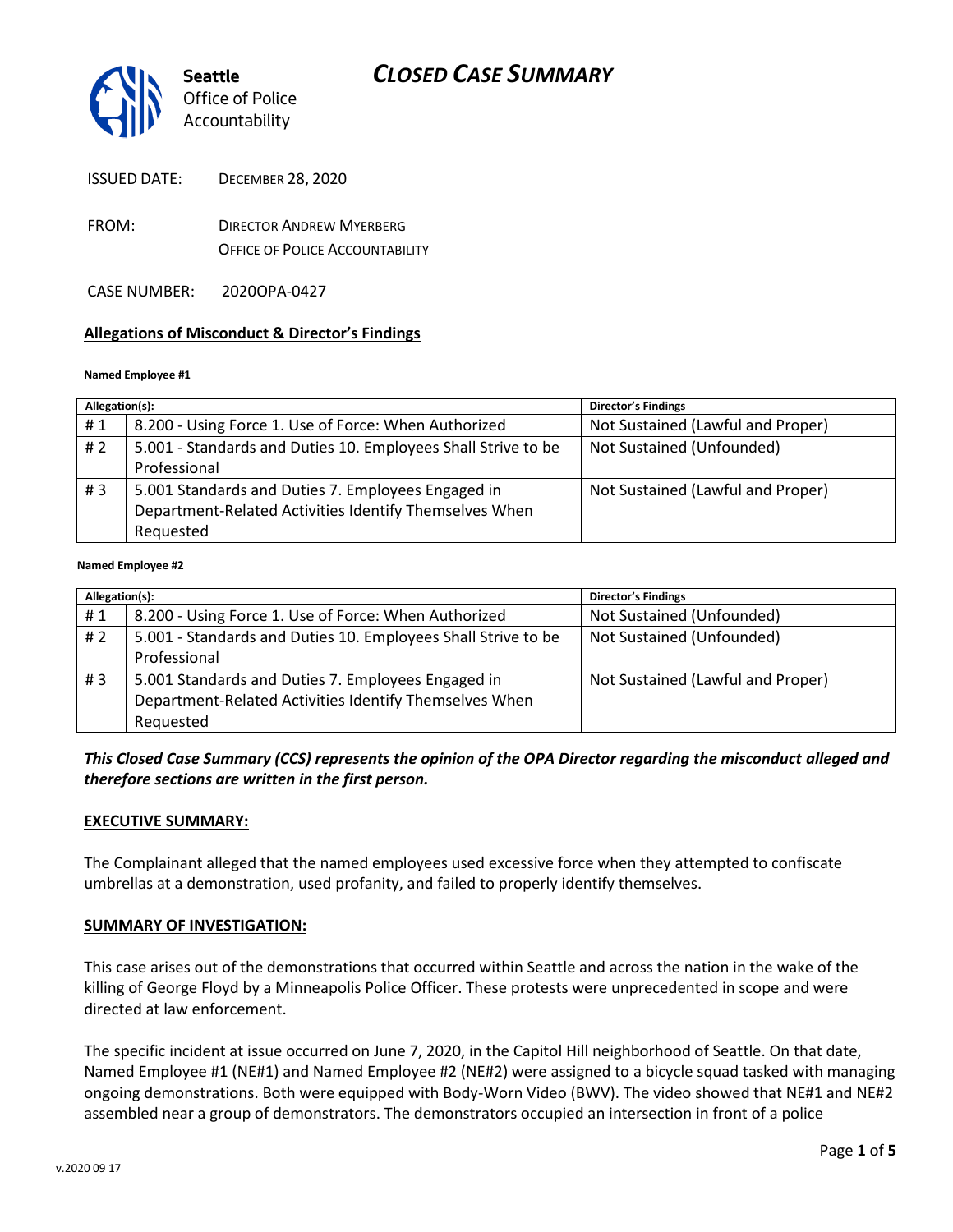

**Seattle** *Office of Police Accountability*

# *CLOSED CASE SUMMARY*

OPA CASE NUMBER: 2020OPA-0427

barricade. On command, the bike squad moved into the intersection while loudly directing demonstrators to move back to the crosswalk and sidewalk. The video showed a blast ball deployed by the officers behind the barricade. After the blast ball deployment, the demonstrators moved back.

NE#1 and NE#2's squad formed a bicycle fence facing the demonstrators and perpendicular to the barricade. They continued to yell "move back," and most of the crowd dispersed with some demonstrators remaining. Several demonstrators carried umbrellas, including one whose umbrella was inverted such that the tines pointed toward officers. This demonstrator appeared to shove it in the direction of NE#1. NE#1 grabbed the umbrella and while trying to pull it away from the demonstrator, tore it. The demonstrator retreated. Another demonstrator, who was filming on his phone, raised a leopard print umbrella. When that demonstrator moved close to the bicycle line, he pointed his umbrella at officers and NE#1 grabbed it, again causing it to tear. That demonstrator dropped his umbrella and moved back while continuing to film. Another blast ball deployed by officers behind the metal barricade detonated, affecting both demonstrators and the bicycle officers. The demonstrators moved back except for one, who was wearing a gas mask and using a bucket as a drum. That demonstrator remained at the police line.

NE#2 displayed a canister of OC spray and shouted for the demonstrator to get back. The demonstrator did so. NE#2 did not use his OC canister. The bicycle officers advanced their bicycle fence line in a coordinated movement while shouting "move back," and the masked demonstrator moved back toward the other demonstrators on the sidewalk. No physical force was used on demonstrators at that time and officers did not make physical contact. In response, several demonstrators began shouting profanity at the officers. Demonstrators began approaching the line again and attempting to engage officers in dialogue. NE#2 displayed his OC canister again and said: "move back or you will be sprayed." The demonstrators did so. One demonstrator appeared to be speaking with others to de-escalate them. Several other demonstrators deployed umbrellas but remained on the sidewalk or crosswalk as directed.

One of the demonstrators, who was holding a multicolored umbrella, appeared to ask NE#2 for his badge number and NE#2 provided it. Another demonstrator, who was filming and had previously been holding the leopard print umbrella, asked NE#2 to repeat the number, likely because of significant crowd noise. NE#2 did so. That demonstrator repeated NE#2's serial number back and said: "thank you." That demonstrator asked NE#1 for his serial number as well, which NE#1 provided. After a few more minutes, the bicycle officers moved behind the barricade and the crowd resumed its original position.

On July 15, 2020, the Complainant contacted OPA. In her complaint, the Complainant stated that she had observed the interaction on a social medial live stream and stated that the two officers who provided their badge numbers used "unnecessary force" and "foul language unwarranted towards a protester." She stated that she also observed the officers seizing umbrellas and that she was submitting the complaint on behalf of the individuals present. When contacted by OPA, the Complainant stated that she did not recall the foul language used but that it was shocking to her. She stated that the Named Employees "rattled off" their badge numbers in a manner that would make it difficult for listeners to recall. She also alleged that officers seemed to seek a confrontation and that demonstrators were just "standing there." This investigation ensued.

### **ANALYSIS AND CONCLUSIONS:**

**Named Employee #1 - Allegation #1** *8.200 - Using Force 1. Use of Force: When Authorized*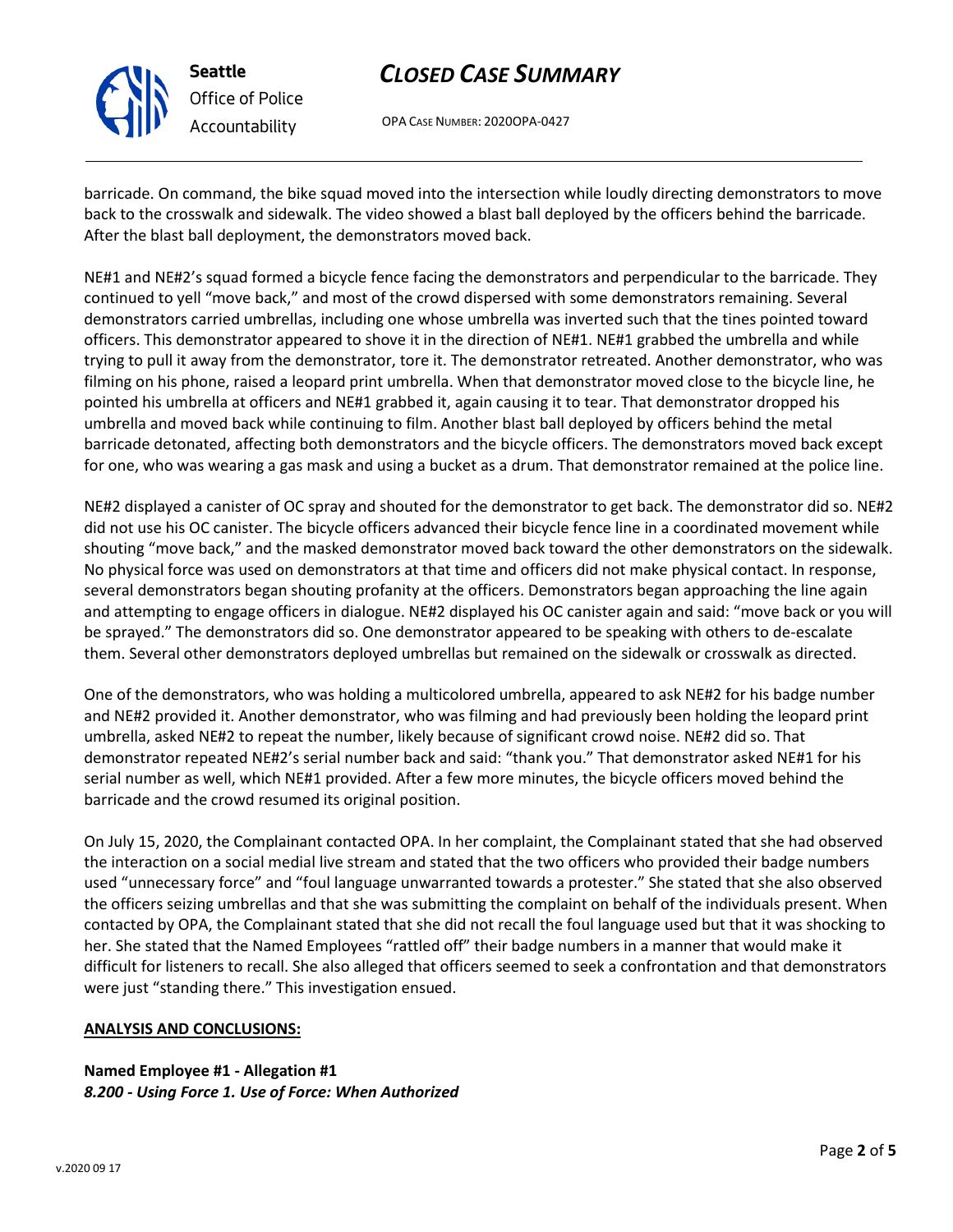# *CLOSED CASE SUMMARY*

OPA CASE NUMBER: 2020OPA-0427

SPD Policy 8.200(1) requires that force used by officers be reasonable, necessary and proportional. Officers shall only use "objectively reasonable force, proportional to the threat or urgency of the situation, when necessary, to achieve a law-enforcement objective." Whether force is reasonable depends "on the totality of the circumstances" known to the officers at the time of the force and must be balanced against "the rights of the subject, in light of the circumstances surrounding the event." (SPD Policy 8.050.) The policy lists a number of factors that should be weighed when evaluating reasonableness. (*See id*.) Force is necessary where "no reasonably effective alternative to the use of force appeared to exist" and "the amount of force used was reasonable to effect the lawful purpose intended." (*Id*.) Lastly, the force used must be proportional to the threat posed to the officer. (*Id*.)

OPA finds that NE#1 used, at most, de minimis force during this interaction when he seized the umbrellas. De minimis force is a "[p]hysical interaction meant to separate, guide, and/or control without the use of control techniques that are intended to or are reasonably likely to cause any pain or injury." *See* SPD Policy 8.050 Use of Force Definitions.

OPA finds that, under the circumstances, NE#1's force was reasonable to prevent individuals from interfering with the officers' line. In reaching this finding, OPA notes that NE#1 only confiscated the umbrellas of individuals who approached close to the bicycle line with umbrellas extended, in a position to poke or push at officers. While OPA is aware that demonstrators have used umbrellas to prevent exposure to OC spray, OPA has also observed instances of individuals using umbrellas as weapons. As such, NE#1 acted reasonably in anticipating this possibility and seizing only those umbrellas which, due to proximity, could have been used as weapons.

The seizure was also necessary in that NE#1 was tasked with maintaining a defensive bicycle line and preventing that line from being broken or disrupted by demonstrators.

The seizures were also proportional, in that NE#1 seized only those umbrellas which could have been used to poke or shove at officers. In addition, while the danger of being poked with an umbrella is arguably slight as compared to being assaulted with a knife or other weapon, so is the intrusion of having an umbrella taken as compared to being exposed to greater force.

Consequently, OPA recommends that this allegation be Not Sustained – Lawful and Proper.

### Recommended Finding: **Not Sustained (Lawful and Proper)**

### **Named Employee #1 - Allegation #2** *5.001 - Standards and Duties 10. Employees Shall Strive to be Professional*

SPD Policy 5.001-POL-10 requires that SPD employees "strive to be professional." The policy further instructs that "employees may not engage in behavior that undermines public trust in the Department, the officer, or other officers" whether on or off duty. (SPD Policy 5.001-POL-10.) The policy further states the following: "Any time employees represent the Department or identify themselves as police officers or Department employees, they will not use profanity directed as an insult or any language that is derogatory, contemptuous, or disrespectful toward any person." (*Id*.) Lastly, the policy instructs Department employees to "avoid unnecessary escalation of events even if those events do not end in reportable uses of force." (*Id*.)



*Office of Police Accountability*

**Seattle**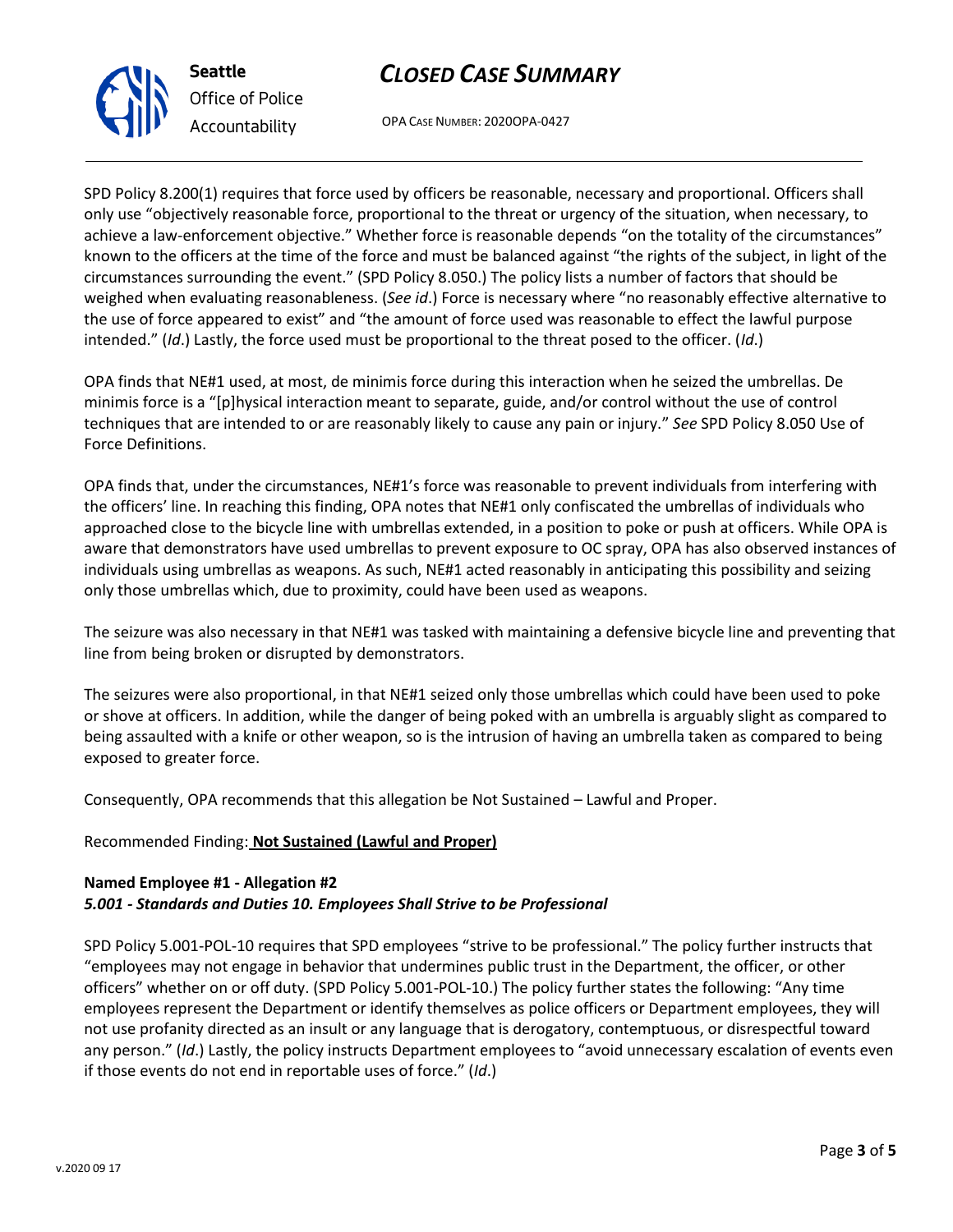

*Office of Police Accountability*

# *CLOSED CASE SUMMARY*

OPA CASE NUMBER: 2020OPA-0427

OPA's review of BWV showed that neither NE#1 nor NE#2 appeared to use profanity, either in general or as directed at demonstrators. The recording did show some individuals in the crowd shouting profanity at the officers, and it is plausible that the live stream made it unclear who was speaking. However, after reviewing BWV from NE#1 and NE#2 several times, OPA did not find any indication that they or, for that matter, any SPD employee used unprofessional language at that time.

As a result, OPA recommends that this allegation be Not Sustained – Unfounded as against both NE#1 and NE#2.

Recommended Finding: **Not Sustained (Unfounded)**

## **Named Employee #1 - Allegation #3**

## *5.001 Standards and Duties 7. Employees Engaged in Department-Related Activities Identify Themselves When Requested*

SPD Policy 5.001-POL-7 requires that SPD employees engaged in department related activities "provide their name and Department serial number verbally, or in writing if requested." (SPD Policy 5.001-POL-7.)

OPA finds that both NE#1 and NE#2 complied with this policy. First, the BWV conclusively showed that the Named Employees provided their serial number and that demonstrators at the scene acknowledged receiving this information, even repeating the numbers back. Second, given that this complaint was filed referencing the Named Employees' serial numbers, it appears clear that the manner in which they provided this information was both audible and effective.

As such, OPA recommends that this allegation be Not Sustained – Lawful and Proper.

## Recommended Finding: **Not Sustained (Lawful and Proper)**

### **Named Employee #2 - Allegation #1** *8.200 - Using Force 1. Use of Force: When Authorized*

After reviewing BWV, OPA finds that NE#2 did not use any force. While NE#2 displayed his OC canister at various times during the incident, he did not use it and had no physical contact with any demonstrator. Displaying an OC canister is a form of warning that force might be used is not force. Moreover, OPA notes that NE#2's use of the OC canister in this manner was effective and did cause individuals to keep their distance.

For these reasons, OPA recommends that this allegation be Not Sustained – Unfounded.

Recommended Finding: **Not Sustained (Unfounded)**

## **Named Employee #2 - Allegation #2** *5.001 - Standards and Duties 10. Employees Shall Strive to be Professional*